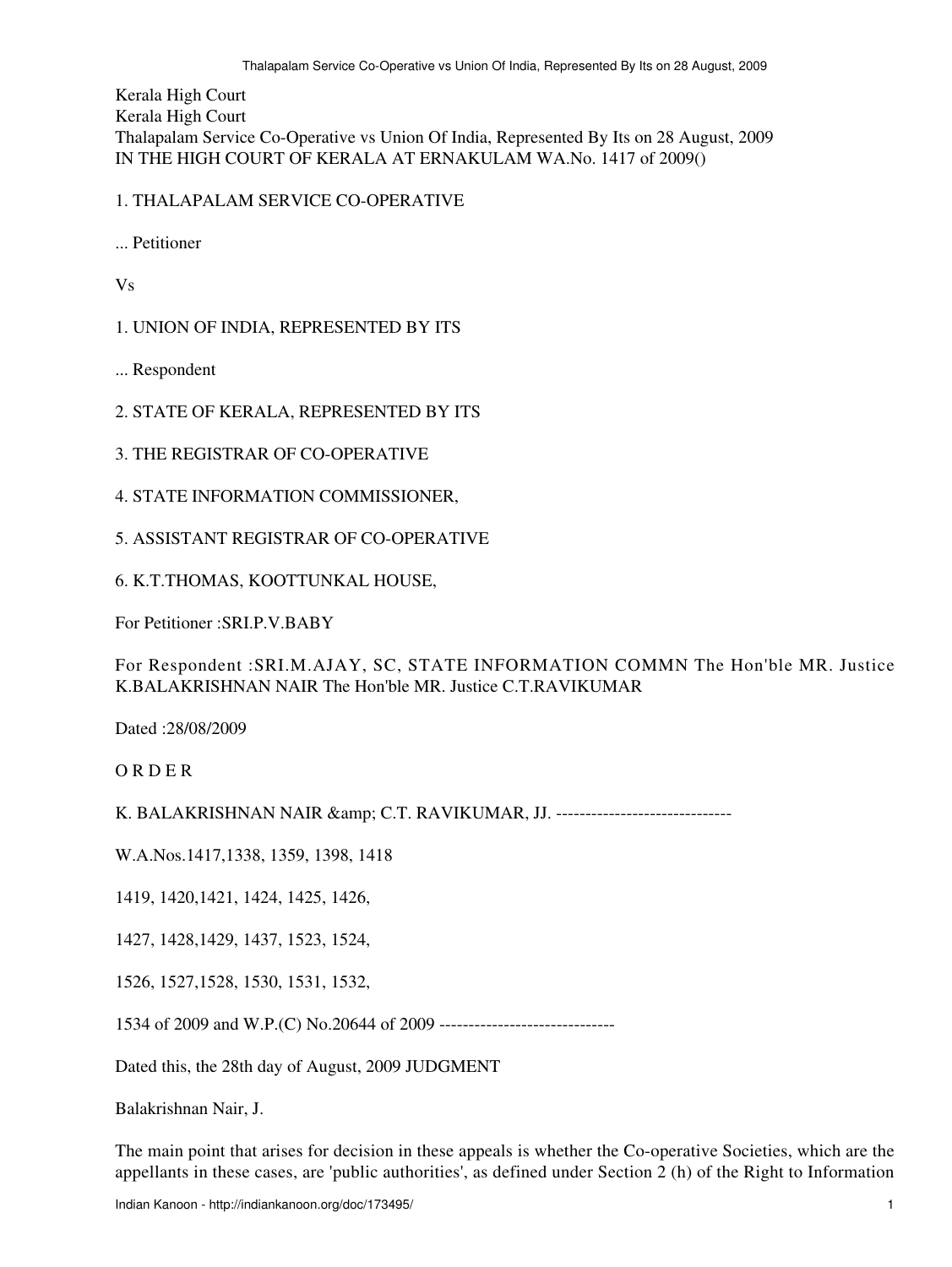Act, 2005 (Central Act 22 of 2005). Since the very same point arises in all these appeals, they are heard together and disposed of by this common judgment.

## W.A.No.1417/2009:

2. This appeal is treated as the main case for the purpose of referring to the exhibits. The appellant was the writ petitioner. It was a service co-operative bank registered under the Kerala Co-operative Societies Act. The brief facts of the W.A.No.1417/09 etc .

 $-2-$ 

case are the following:

The Registrar of Co-operative Societies issued Ext.P1 Circular No.23 of 2006 dated 1.6.2006 to all Co-operative Societies like the appellant, stating that all Co-operative Societies under the control of Registrar of Co-operative Societies are public authorities under the Right to Information Act, 2005 (hereinafter referred to as " the R.T.I. Act " ). By the aforesaid circular, all Co-operative Societies were alerted of their liability to furnish information to all applicants as provided under the R.T.I. Act. The information officers of the Co-operative Department were informed that if any application is received by them, seeking information regarding any Co-operative Society, such application should be forwarded to the said Co-operative Society for providing information to the applicant. According to the appellant bank, the basic premise of the Registrar that Co-operative Societies under his control are public authorities under the R.T.I. Act is fallacious. The Co-operative Societies registered under the Co-operative Societies Act do not W.A.No.1417/09 etc .

- 3 -

answer the definition of public authority under Section 2 (h) of the R.T.I. Act. So, the aforementioned Circular was issued without the authority of law. While so, the 6th respondent herein, who is a member of the appellant bank, submitted Ext.P2 application before the Assistant Registrar (General), Meenachil Taluk, Pala, requesting certain information, mentioned therein. The 4th respondent Assistant Registrar, who is the Public Information Officer under the Co-operative Department, forwarded Ext.P2 application to the appellant Society to furnish the details sought for by the 6th respondent, as per Ext.P3 letter dated 5.4.2006. It was followed by Ext.P4 communication issued by the said officer, as per which the appellant was advised to appoint a public information officer to handle the petition of the 6th respondent. In the above background, the writ petition was filed, challenging Exts.P1 and P4 and also seeking a declaration that the appellant Society is not a public authority as defined under Section 2(h) of the R.T.I. Act. The Society pointed out that any member of it can get any information W.A.No.1417/09 etc .

## - 4 -

concerning it under Section 103 of the Kerala Co-operative Societies Act (hereinafter referred to as 'the  $Act\&\text{quot};$ ).

3. On behalf of the third respondent, Registrar of Co-operative Societies, Thiruvananthapuram, a counter affidavit was filed in the writ petition. It was submitted that the Government contributed Rs.5,000/- towards the share capital of the appellant Society in 1964 and thereafter Rs.1,00,000/- in 1988. The said amount was fully repaid to the State by the Society only on 23.3.2006. The appellant Society was registered in 1956. The Society improved its business and reached the present position mainly utilising the share capital subscribed by the State Government. The contention that any member of the Society can get information under Section 103 of the Act is untenable. It is only an enabling provision. The provisions of Section 103 (2) do not enable a member to get all the required information. According to the said respondent, the appellant comes under the definition of public authority, as contained in Section 2 W.A.No.1417/09 etc .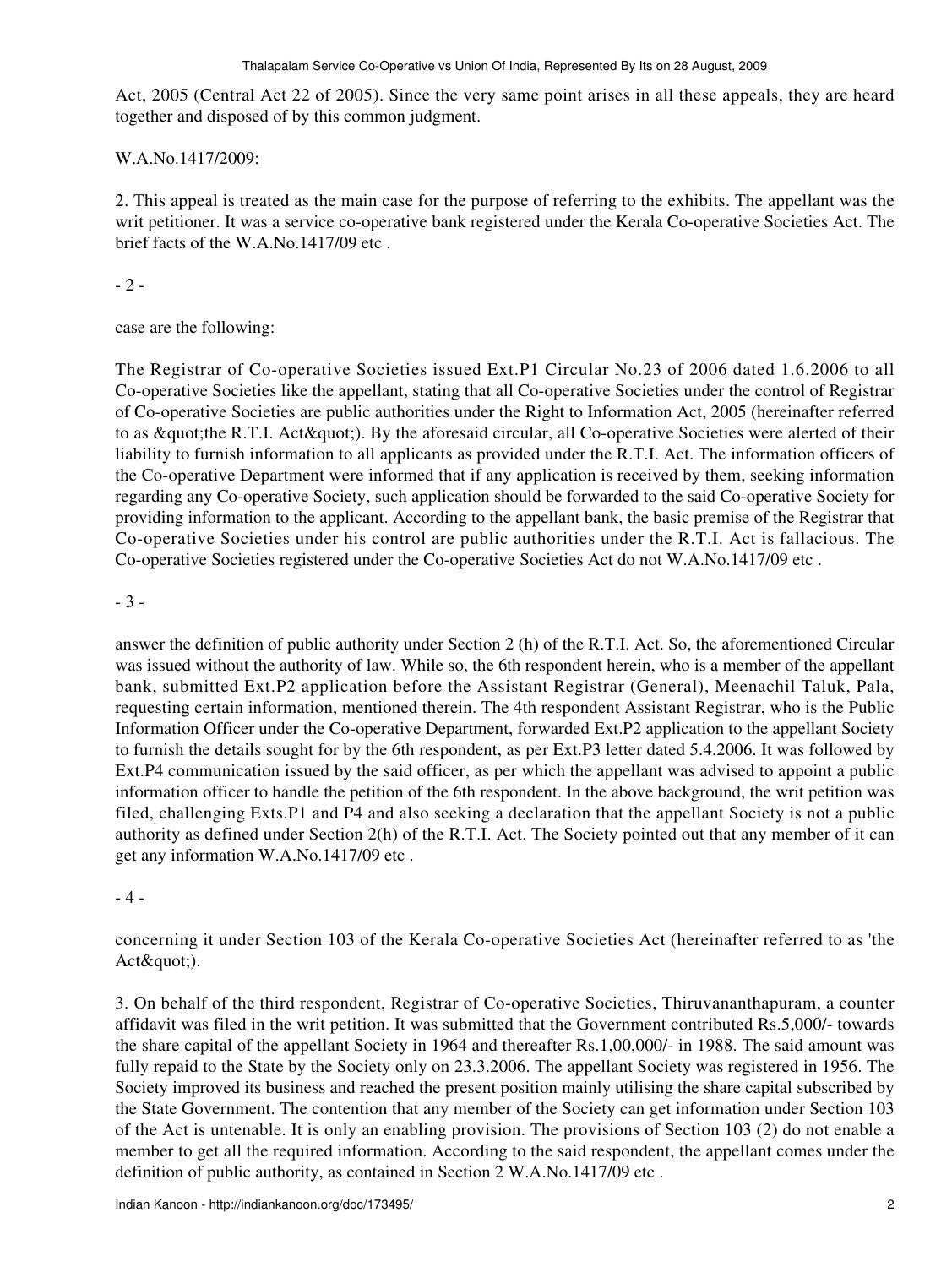- 5 -

(h) of the R.T.I. Act. It is further pointed out that the Co-operative Societies are directly supervised and controlled by the officers of the Co-operative Department invoking the powers under Sections 63, 65 and 66 of the Act. The Societies are bound to follow the directions of the Registrar, issued under Section 66A of the Act. Therefore, the Societies are bound to give the information as directed in Ext.P4, it is submitted. The second respondent, referring to the various provisions of the Act, also asserted that the appellant Society is a public authority and therefore, liable to furnish any information sought by any citizen, whether he is a member of the Society or not. The 4th respondent, State Information Commission, filed a counter affidavit, opposing the prayers in the writ petition. According to the 4th respondent, every Co-operative Society is substantially financed directly or indirectly by the State. All Societies are controlled by the Registrar. According to the said respondent, the Co-operative Societies are constituted by the provisions of the Kerala Co-operative Societies Act. Even if there is no W.A.No.1417/09 etc .

- 6 -

direct funding by the State, still the Society cannot claim exemption from the provisions of the R.T.I. Act, it was submitted.

4. The learned Single Judge, after hearing both sides, held as follows: (1) Even if a Co-operative Society is a private body, any person who desires to obtain any information in relation to the Society is entitled to move the competent public information officer of the Co-operative Department and get such information in relation to any Society. The said officer can access such information available with the Society. (2) The Societies are public authorities, as defined under Section 2(h) of the R.T.I. Act. The said finding was arrived at based on the conclusion that the Societies are substantially financed by the State Government. Relying on the above findings, the writ petition was dismissed along with a batch of similar writ petitions. Feeling aggrieved by the judgment of the learned Single Judge, this writ appeal is filed.

W.A.No.1417/09 etc .

- 7 -

5. We heard the learned counsel on both sides. The learned counsel for the appellants took us through the various provisions of the Kerala Co-operative Societies Act and submitted that though the Registrar has control over the functioning of the Co-operative Societies, the Government have no such control. Going by the said provisions, the Government have only very limited role to play in the functioning of the Co-operative Societies registered under the Kerala Co-operative Societies Act. The Society is registered under the Kerala Co-operative Societies Act, but, it is not an entity created by the said Act. The Society is functioning independently according to the provisions of the Act, Rules and its bye-laws. Subject to the provisions of the Act, Rules and bye-laws, the general body is the supreme authority of a Co-operative Society. Though, in early days of the Societies, there was Government share participation in many Societies, at present, there is share participation only in very few Societies. In the case of primary credit societies, like the W.A.No.1417/09 etc .

- 8 -

appellant, there is no investment of the Government in the form of Share Capital. They took us through the definition of  $\&$ quot; public authority $\&$ quot;, contained in Section 2(h) of the R.T.I. Act and analysing each clause, told us that, if only the State Government finances substantially, directly or indirectly for the functioning of the Society, it will answer the definition of " public authority ". The facts concerning the Society would clearly demonstrate that the Government are not financing the Society directly or indirectly now. So, the finding of the learned Single Judge that the appellant Society is a public authority is untenable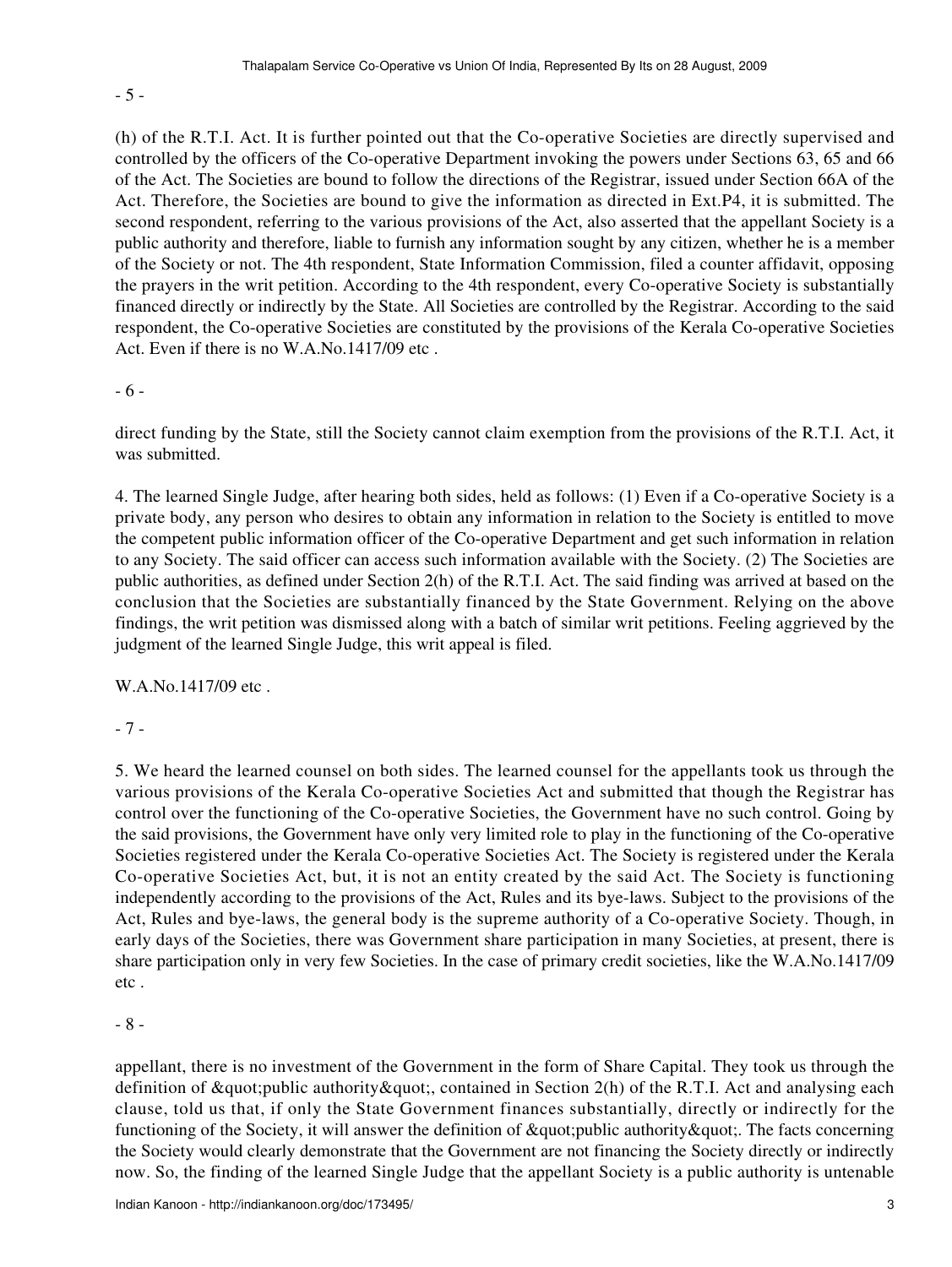and is liable to be reversed, it is submitted.

6. The State Information Commission submitted that all Co-operative Societies are controlled by the Co-operative Department. The Co-operative Department is fully funded by the State Government. So, the State Government is indirectly controlling the appellant Society. It is stated that about Rs.400 crores were spent last year by W.A.No.1417/09 etc .

- 9 -

the Government for the Co-operative Department to control and administer the Co-operative Societies. So, by indirect funding, the primary societies are controlled by the State. It is also pointed out that if any dispute arises as to whether a Society/bank is a public authority or not, there are statutory forums under the Act to adjudicate that dispute. The learned Special Government Pleader also endorsed the above views and supported the judgment under appeal.

7. We went through the pleadings and materials on record, the contentions of the parties and also the judgment of the learned Single Judge. The definition of  $\&$  quot; information  $\&$  quot; contained in Section 2(f) includes information relating to any private body, which can be accessed by a public authority under any other law for the time being in force. The Registrar of Co-operative Societies and the officers exercising the powers of the Registrar have deep, pervasive and effective control over the Co-operative Societies. The Registrar or any other officer exercising the W.A.No.1417/09 etc .

 $-10-$ 

powers of the Registrar, can access any information from any Co-operative Society. Therefore, we agree with the findings of the learned Single Judge that even if a Co-operative Society is a private body, information can be accessed by the Information Officer concerned and furnish the same to any person.

8. The second point to be considered is the correctness of the decision of the learned Single Judge that Co-operative Society is a public authority under the Act. 'Public Authority' is defined as follows:  $\&$ quot;(h) 'public authority' means any authority or body or institution of self government established or constituted -

(a) by or under the Constitution;

(b) by any other law made by Parliament; (c) by any other law made by State Legislature;

(d) by notification issued or order made by the appropriate Government,

and includes any -

(i) body owned, controlled or substantially financed;

W.A.No.1417/09 etc.

- 11 -

(ii) non-Government organisation substantially financed,

directly or indirectly by funds provided by the appropriate Government. & quot;.

It is common ground that the dispute relates to whether Co-operative Society comes under sub-clauses (i) and (ii) after clause (d) of sub-section (h) of Section 2 of the R.T.I. Act. No one has a case that Co-operative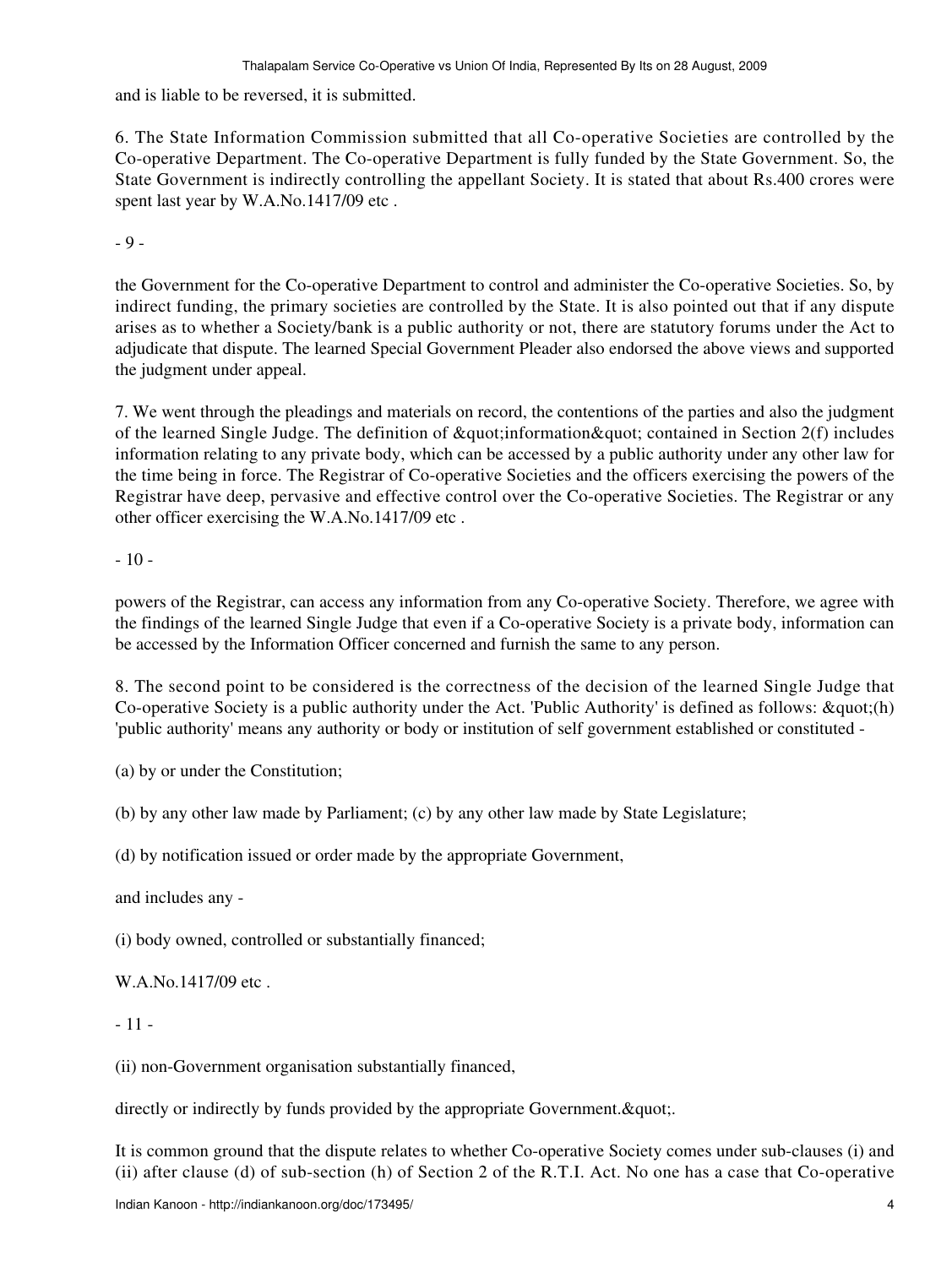Society is owned by the State Government, or controlled by the State Government or substantially financed by the State Government. The only contention canvassed before us is that, it is a non-government organisation substantially financed indirectly by the funds provided by the appropriate Government.

9. Before considering the above point, we will refer briefly to the scheme of the Act. The right to information is considered as a facet of the right to free speech and expression guaranteed under Article  $19(1)(a)$  of the Constitution of India. The said constitutional right being W.A.No.1417/09 etc .

- 12 -

a fundamental right could be enforced by invoking the writ jurisdiction of the Supreme Court and the High Courts under Articles 32 and 226 respectively. But, the Right to Information Act provides an efficacious remedy for enforcement of the right to information. The objects and reasons for introducing the Act read as follows: " In order to ensure greater and more effective access to information, the Government resolved that the Freedom of Information Act, 2002 enacted by the Parliament needs to be made more progressive, participatory and meaningful. The National Advisory Council deliberated on the issue and suggested certain important changes to be incorporated in the existing Act to ensure smoother and greater access to information. The Government examined the suggestions made by the National Advisory Council and others and decided to make a number of changes in the law. The important changes proposed to be

incorporated, inter alia, include establishment of appellate machinery with investigating powers to review decisions of the Public Information Officers; penal provisions for failure to provide information as per law; provision to ensure maximum disclosure and minimum exemptions, consistent W.A.No.1417/09 etc .

- 13 -

with the constitutional provisions, and effective mechanism for access to information and disclosure by authorities, etc. In view of significant changes proposed in the existing Act, the Government also decides to repeal the Freedom of Information Act, 2002. The proposed legislation will provide an effective framework for effectuating the right of information recognised under Article 19 of the Constitution of India. & quot;. The preamble of the Act will throw much light on the laudable object behind giving shape to the Act. The preamble reads as follows:

"An Act to provide for setting out the practical regime of right to information for citizens to secure access to information under the control of public authorities, in order to promote transparency and accountability in the working of every public authority, the constitution of a Central Information Commission and State Information Commissions and for matters connected

therewith or incidental thereto.

WHEREAS the Constitution of India has

established a democratic Republic;

AND WHEREAS democracy requires an

informed citizenry and transparency of W.A.No.1417/09 etc .

- 14 -

information which are vital to its functioning and also to contain corruption and to hold Governments and their instrumentalities accountable to the governed;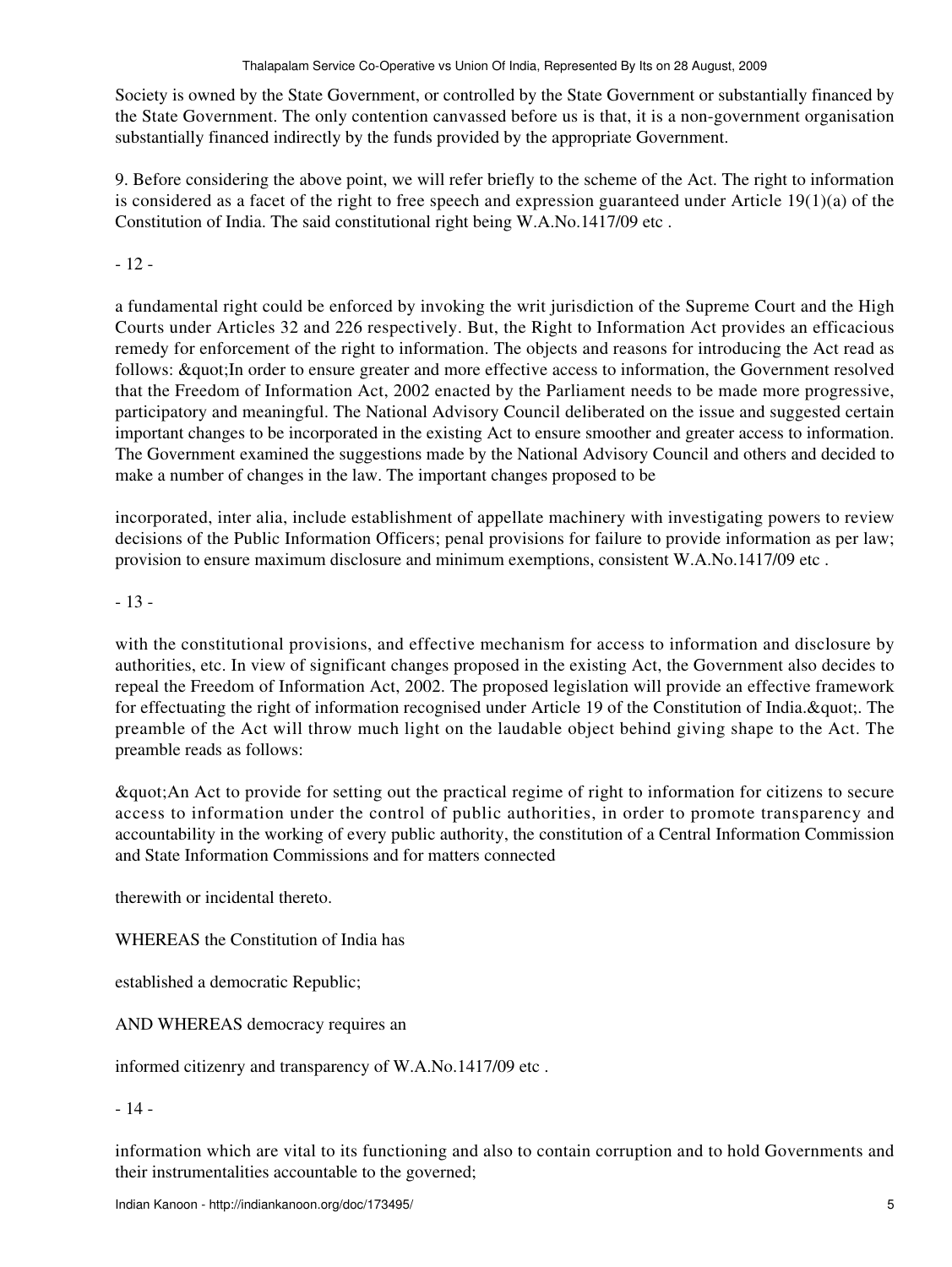## AND WHEREAS revelation of information

in actual practice is likely to conflict with other public interests including efficient operations of the Governments, optimum use of limited fiscal resources and the preservation of confidentiality of sensitive information; AND WHEREAS it is necessary to

harmonise these conflicting interests while preserving the paramountcy of the democratic ideal;

NOW, THEREFORE, it is expedient to

provide for furnishing certain information to citizens who desire to have it.

Be it enacted by Parliament in the

Fifty-Sixth Year of the Republic of India as follows:- $\&$ quot:

Section 2(a) of the R.T.I. Act defines appropriate Government as follows:

"(a) 'appropriate Government' means in relation to a public authority which is established, constituted, owned, controlled or W.A.No.1417/09 etc .

## - 15 -

substantially financed by funds provided directly or indirectly --

(i) by the Central Government or the Union territory administration, the Central

Government;

(ii) by the State Government, the State Government;  $\&$  quot;

Section  $2(f)$  defines information which reads as follows:  $\&$ quot; $(f)$ . 'information' means any material in any form, including records, documents, memos, e-mails, opinions, advices, press releases, circulars, orders, logbooks, contracts, reports, papers, samples, models, data material held in any electronic form and information relating to any private body which can be accessed by a public authority under any other law for the time being in force; $&$ quot;.

We have already quoted 'public authority', defined under Section 2(h) of the R.T.I. Act. The right to information is defined under Section 2(j) as follows:

 $\&$ quot;(j) 'right to information' means the right to information accessible under this Act which is held by or under the control of any public authority and includes the right to -

(i) inspection of work, documents, records; W.A.No.1417/09 etc .

- 16 -

(ii) taking notes, extracts, or certified copies of documents or records;

(iii) taking certified samples of materials; (iv) obtaining information in the form of diskettes, floppies, tapes, video casettes or in any other electronic mode or through printouts where such information is stored in a computer or in any other device;  $&$  quot;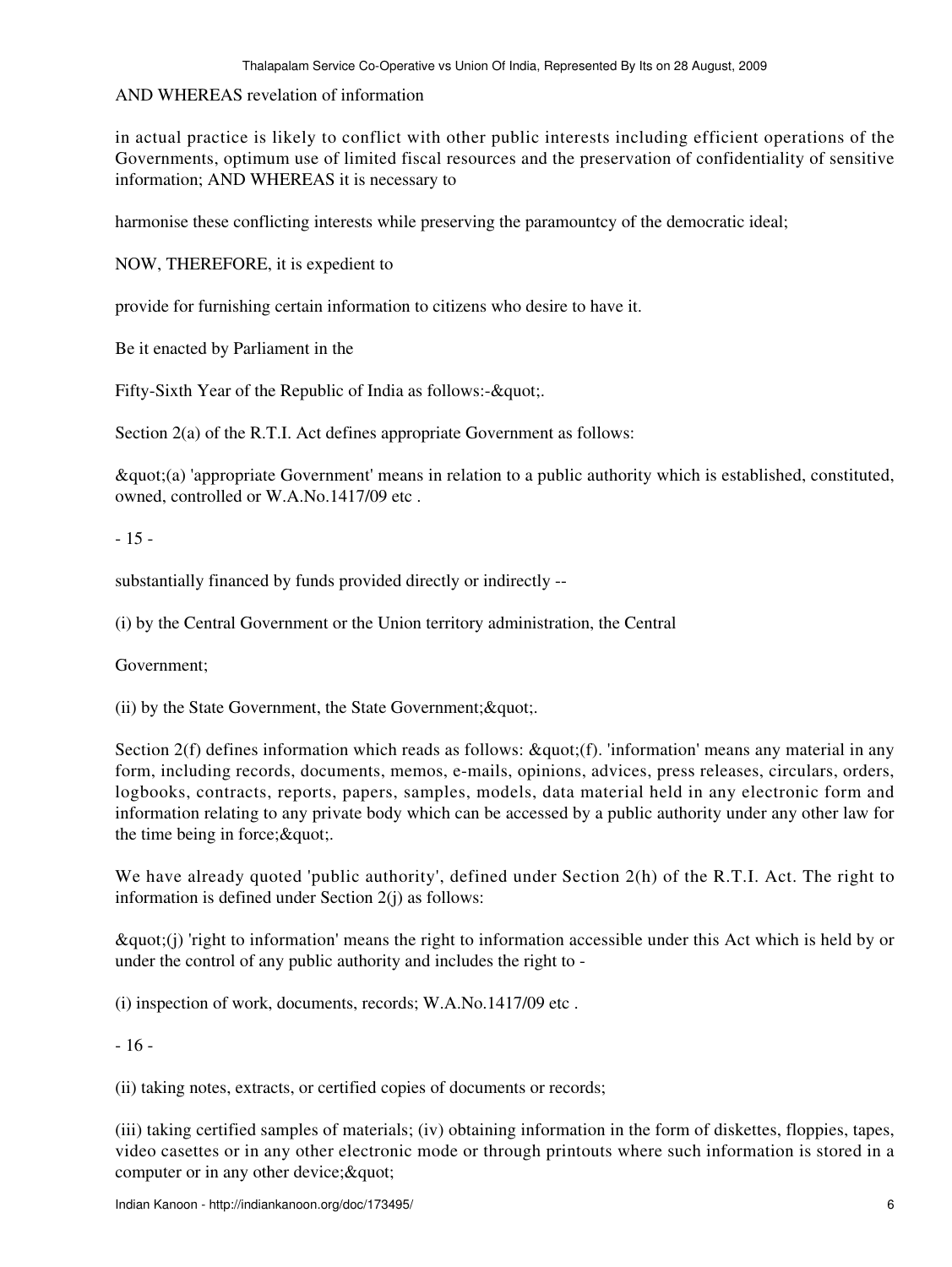Section 3 declares that, & quot; subject to the provisions of this Act, all citizens shall have the right to information & quot;. Section 5 of the R.T.I. Act mandates that within 100 days of the enforcement of the Act, all public authorities shall appoint Information Officers at the appropriate level. Section 6(2) specifically says that, " An applicant making request for information shall not be required to give any reason for requesting the information or any other personal details except those that may be necessary for contacting him. & quot;. Section 7 provides that any request made for any information shall be disposed of by the Information Officer concerned within the time limits provided therein. Section 8 deals with W.A.No.1417/09 etc .

- 17 -

exemption from disclosing information. Section 18 deals with powers and functions of the Information Commission and Section 19 deals with the appellate remedy available to the persons aggrieved.

10. For interpretation of the definition of public authority in Section 2(h), the definition of appropriate Government in Section 2(a) can be used as a key. Section 2(a) makes it clear that if a public authority is established, constituted, owned, controlled or substantially financed by the funds provided directly or indirectly by the State Government, it shall be the appropriate Government in relation to that public authority. Keeping in mind Section 2(a) of the R.T.I Act, when the definition of public authority is scrutinised, we find that it has broadly two parts. The first part deals with any authority/body/institution of Self Government established or constituted by the State Government. The establishment or constitution can be under the Constitution, under an Act of Parliament, under an W.A.No.1417/09 etc .

# - 18 -

Act of the State Legislature, or by a notification or order issued or made by the State Government. The second part clarifies that a body owned or controlled or substantially financed by the funds provided by the State Government directly or indirectly or non-government organisations substantially financed directly or indirectly will come under the definition of public authority. A Co-operative Society, if at all, may come only under the second part of the definition, i.e. a non-governmental organization substantially financed directly or indirectly by funds provided by the appropriate Government. It is manifest that the appellant Society is a non-governmental organisation. But, still it will become a public authority, if it is substantially financed directly or indirectly by the funds provided by the State Government. Whether the appellant is substantially financed directly or indirectly by the funds provided by the State Government is essentially a disputed question of fact. The appellant asserts, at present, there is no funding, directly or indirectly by the State Government. The case of the State was also that earlier W.A.No.1417/09 etc .

- 19 -

there was share capital participation and by March 2006, the entire share capital subscribed by the State Government has been repaid. The Society in the beginning might have depended on the State Government. Later, it may become financially stable and could stand on its own legs without any State assistance. It might have repaid the amount provided by the State Government also. Similarly, a Society which is financially stable may fall into troubled waters and it may become dependant substantially on Government funds. Similarly, in some Co-operative Societies like Industrial Co-operative Societies organised by the members of the Scheduled Castes/Scheduled Tribes, there is substantial help by the State Government in the form of Share Capital, assistance for purchasing land, constructing building, etc. So, the measure of involvement of the Government, and the financial assistance will depend upon the facts of each case. There cannot be any general decision on that point.

11. The various provisions of the Co-operative W.A.No.1417/09 etc .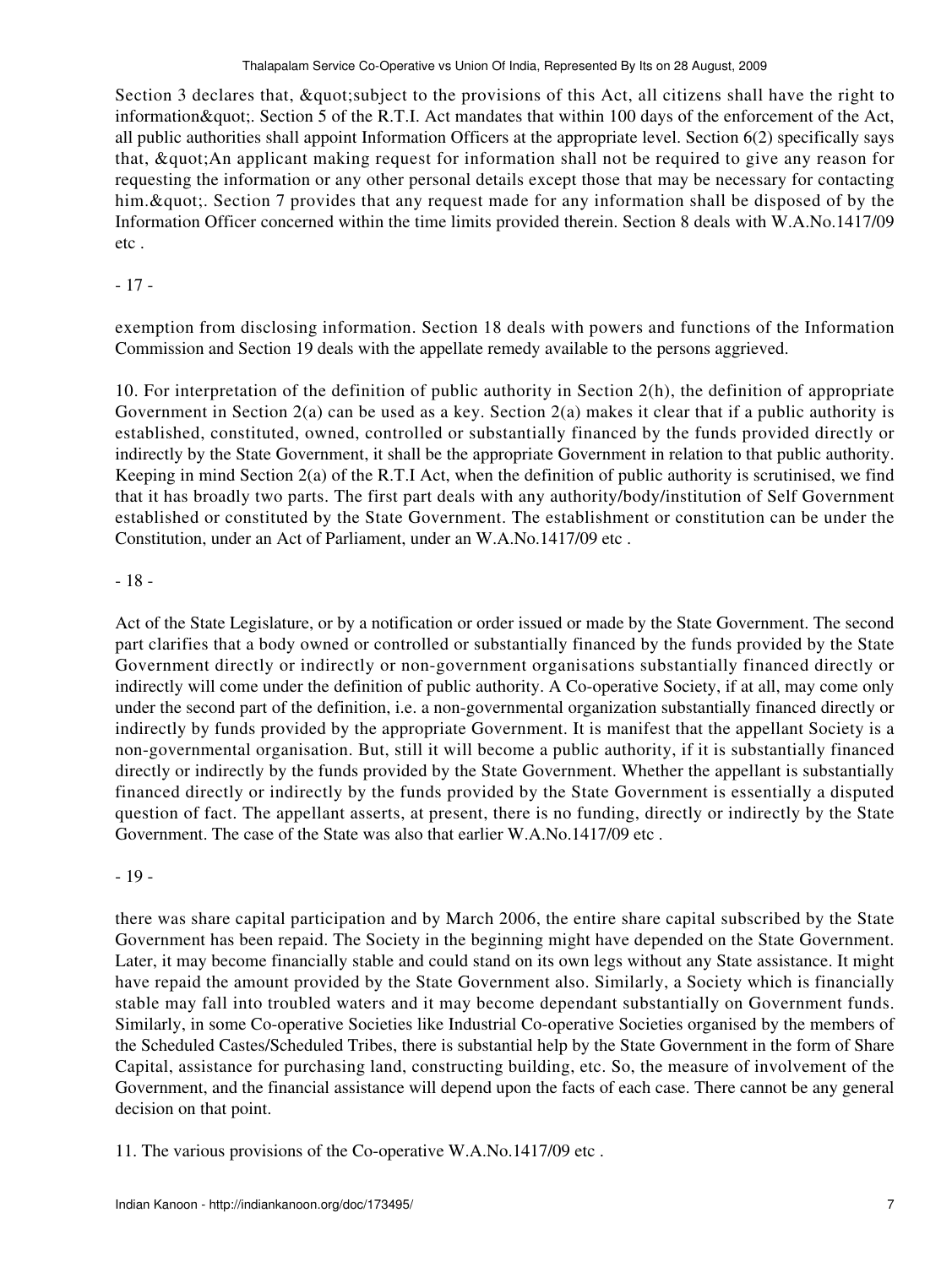## - 20 -

Societies Act have been mentioned before us by the appellants, which apparently deal with the involvement of the State Government in the functions of the Societies. The State aid to Co-operative Societies is contained in Chapter VI of the Kerala Co-operative Societies Act. Section 42 enables the State Government to directly subscribe to the share capital of a Society. Section 43 empowers the State Government to provide monies to a Society for purchase of shares of other Societies. Section 44 provides for establishment of Principal State Partnership Fund by Apex Societies with monies provided by the State Government under Section 43. Similarly, there is a provision for Subsidiary State Partnership Fund under Section 45 by a Central Society, which has been provided fund by the Apex Society from the Principal State Partnership Fund. Section 52 deals with the agreements by the State Government and Apex Societies, subject to which it may provide funds under Section 43 and 44. Regarding the management of the Societies, the State Government has no role. The power in W.A.No.1417/09 etc .

## - 21 -

this regard is vested with the Registrar of Co-operative Societies. Of course, the Government have the powers to hear appeals and revisions under Section 83 and 87 of the Co-operative Societies Act. Analysing the above provisions regarding the control of the Government, a Division Bench of this Court in Trivandrum District Co-operative Bank v. State of Kerala, 1992 (1) KLT 381, has held that, only the Registrar has the power to issue directions to Co-operative Societies. Going by the provisions of the Act, as held by us earlier, the Society can only be treated as a non-governmental organisation for the purpose of definition of public authority. In other words, by virtue of the provisions of the Kerala Co-operative Societies Act and the control of the Registrar, the Society cannot be held as a public authority for the purpose of the R.T.I. Act. The control of the Registrar and the control of the State Government are distinct and different. The words 'State Government' mentioned in Section 2(a) of the R.T.I. Act defining appropriate Government, are not defined under the Act. So, W.A.No.1417/09 etc .

# - 22 -

this being a Central Act, the General Clauses Act, 1897 would apply. Going by Section 3(60) of the General Clauses Act, State Government means the Governor of the State. There is no control of the Governor in the Constitutional sense, i.e. no control by the State Government on the affairs of the Society. Therefore, if only the Society is substantially financed directly or indirectly by the funds provided by the State Government, it can be treated as a public authority. But, the learned counsel for the State Information Commission contended that a Co-operative Society is a body controlled directly or indirectly by the funds provided by the appropriate Government. The said argument is founded on the fact that Co-operative Department is funded by the State Government, which in turn is controlling the Societies. So, the State is indirectly controlling the Societies by its funds. We think that the said interpretation is untenable. When Section 2(a) and Section 2(h) of the R.T.I. Act are read together, it is clear that a body controlled by the State Government will be a public authority. The words W.A.No.1417/09 etc .

## - 23 -

 $\&$ quot; substantially financed $\&$ quot; alone are qualified by the words  $\&$ quot; directly or indirectly by the funds provided by the State Government & quot;, and not the other words, & quot; the body owned or controlled".

12. Going by Ext.P1, we feel that it contains only an opinion of the Registrar of Co-operative Societies. The Registrar has taken the view that the Co-operative Society is established by the Act of the State Legislature. The said assumption is untenable. So, it is declared that obedience to Ext.P1 is optional and if any Society does not obey Ext.P1, no action under Section 32 of the Kerala Co-operative Societies Act, can be taken